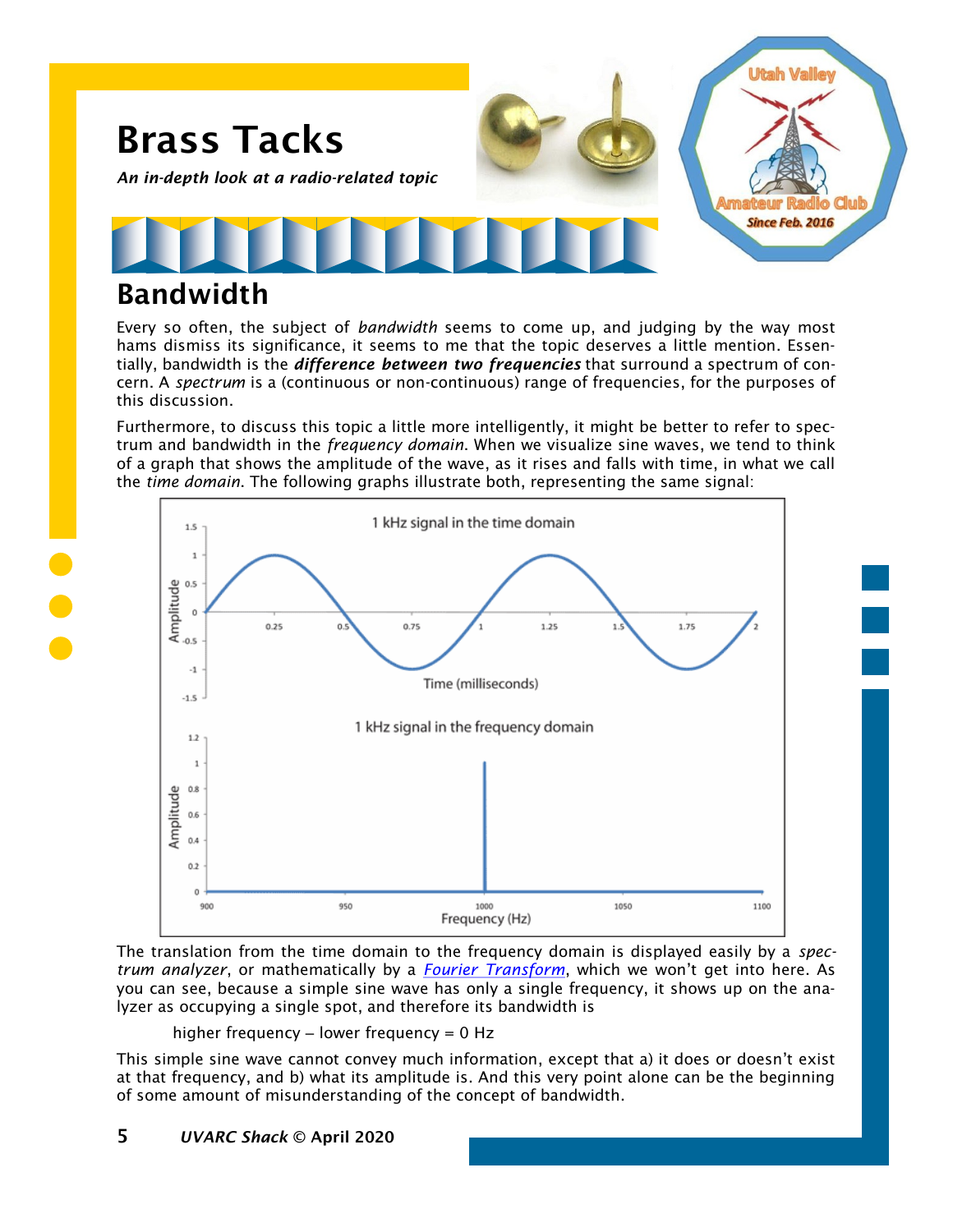

#### Modulated signal bandwidth

In FM (frequency modulation), the bandwidth is defined by the *deviation*, which relates directly to the *amplitude* (strength) of the modulating signal. In AM (amplitude modulation), the bandwidth is defined by the *modulation*, which relates to the *pitch* (frequency) of the modulating signal (voice or music, for example). It stands

to reason that not much information can be conveyed by zero bandwidth, because it takes one or more frequencies to communicate, over and above the carrier signal. The modulated signal that requires perhaps the smallest bandwidth, CW (continuous wave, for transmitting Morse code), is achieved by an on-and-off signal, but still requires around 150 Hz.



A square wave, which defines a string of bits in an ASK signal, in fact, takes up an infinite bandwidth, as seen by the Fourier Series for a square wave.

So, digital signals require a huge amount of bandwidth to preserve the square wave, but our radio equipment will filter out much of the *harmonics*  that exceed a specific amplitude threshold. Furthermore, our transmissions can legally be made -0.5 outside the amateur bands, so long as they're under a specific amplitude level, depending on the frequency. For example, say I'm transmitting SSB



In digital modes such as ASK (amplitude shift keying) and FSK (frequency shift keying), the bandwidth is defined by *bitrate*. Therefore, the higher the bitrate, the more bandwidth is required to transmit digital information.



on 14.252 MHz, and my PEP (peak envelope power) is 80 watts at the output of my transceiver. It's possible for my transmission to produce a third harmonic at  $14.252$  MHz  $\times$  3 = 42.756 MHz, which is outside the amateur radio service bands. If the harmonic is less than -43 dB of the PEP (80 watts  $-43$  dB = 80 watts  $\div$  20,000 = 4 mW), then my transmitted harmonic is legal, according to the rules, even though it's outside the amateur range.

So, when a sine wave is modified in any way, except by amplitude, its bandwidth also changes. The conclusion is that *transmitted information takes up bandwidth*.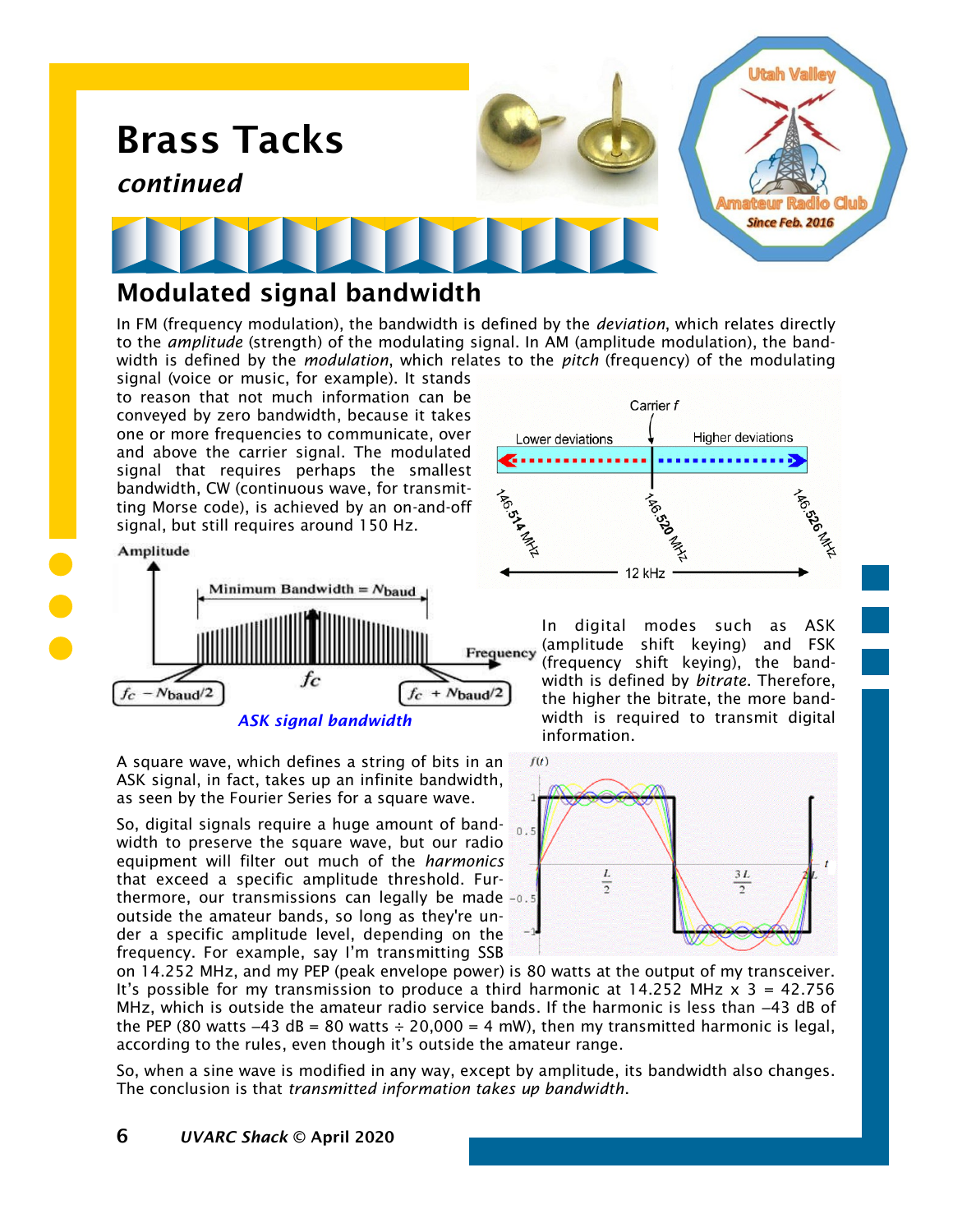

Because most amateur radio 2-meter and 70-cm repeaters in the US use Wide bandwidth for analog FM, your amateur radio should also be set for Wide. This corresponds to the "25 kHz" or "Wide" setting on your handheld and mobile radios. The "12.5 kHz" setting, therefore, corresponds to the "Narrow" setting in the same radios. There are some analog repeater owners across the US who are converting their repeaters to Narrow band, but in Utah, they are all Wide band. Digital repeaters ("digipeaters") typically use Narrow bandwidth (12.5 kHz) for some modes, such as DMR or D-STAR.

At any rate, if you attempt to transmit an analog FM signal with a bandwidth that's different from the receiver bandwidth of the repeater or other station, your demodulated signal will likely be heard as a distorted or garbled sound, resembling that of Charlie Brown's teacher or Donald Duck. Furthermore, if you attempt to transmit a Narrow analog signal to a receiver set to accept a Wide FM analog signal, your audio will likely be heard at about ¼ the normal audio level or lower. So, when you hear somebody who's able to hold the repeater, but speaking at a very low audio level, he might simply have his bandwidth setting on Narrow by mistake.

### Antenna bandwidth

The bandwidth of an antenna is the frequency range within which it can effectively receive or transmit a signal. Typically, we consider "effective" to mean the range of frequencies for which the antenna presents an SWR of 2.0:1 or lower, known as the *SWR bandwidth*. If the antenna SWR is too high for the desired frequency range, we often use a tuner on HF, or a passive matching (gamma match, beta match, delta match, hairpin match, etc.) system on VHF to lower the SWR, and reduce the loss due to feed line attenuation. In either case, the SWR bandwidth is determined by the entire *antenna system* (antenna, tuner / match, feed line, connectors, etc.) within the target frequency range. Furthermore, the antenna system can include objects that it *couples* with, such as metal gutters, swing sets, and anything nearby that can conduct electrical energy, thereby also affecting its bandwidth.

There are material and other characteristics that can affect antenna bandwidth. Typically, the thinner the active elements (the conductive parts that actually emit the signal), the lower the bandwidth. Many find themselves having to choose between copper, aluminum, galvanized steel, and stainless steel for antenna element material, and the two metals will differ more in *velocity factor* than they will in bandwidth.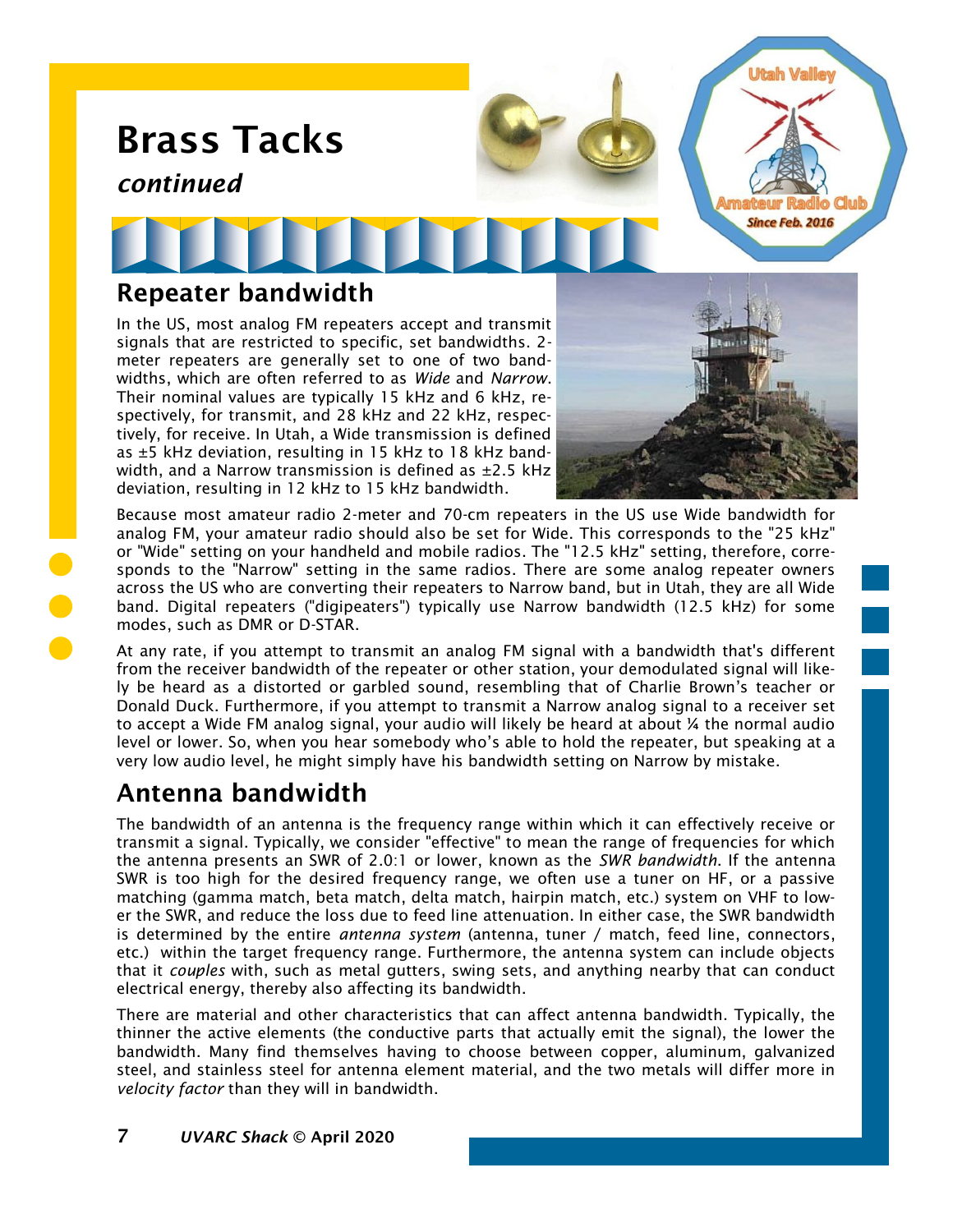

#### Allocation bandwidth

The FCC has defined bands of frequencies for use by operators holding each license class and operation mode. We say that these bands have been *allocated* according to the operating privileges and modes defined by each license class. In a sense, each segment of continuous frequencies constitutes a sub-band, and the difference between the highest and lowest frequency of each sub-band defines its bandwidth. But when discussing the entire bandwidth of a nominal band, we often refer to the entire range, which is the difference between the highest and lowest frequency in the entire band, and therefore includes all the sub-bands.

For example, amateurs have privileges in the frequency range surrounding 7.200 MHz, whose wavelength is approximately 300 / 7.2 = 41.6 meters. The rounded number "40" is a *nominal* value (meaning *by name only*), so although none of the wavelengths within the amateur 40 Meter band are actually 40 meters (300 / 40 = 7.5 MHz), we simply refer to the band by the name *40 Meters*.



Within the 40 Meter band are sub-bands that are defined by license privilege and mode. The frequency range from 7.175 MHz to 7.300 MHz, for example, is allocated for operation only for *phone* (voice), *image* (analog photos and video), and *CW* (Morse code) operation by those holding a General class or higher license. Some sub-bands are further restricted per location. For example, amateurs operating in the segment from 7.075 MHz to 7.100 MHz are permitted if they transmit from ITU Region 1, Region 3, or Region 2 west of 130° W longitude or south of 20° N latitude. For us Americans, that means only if we're in Hawaii or Alaska.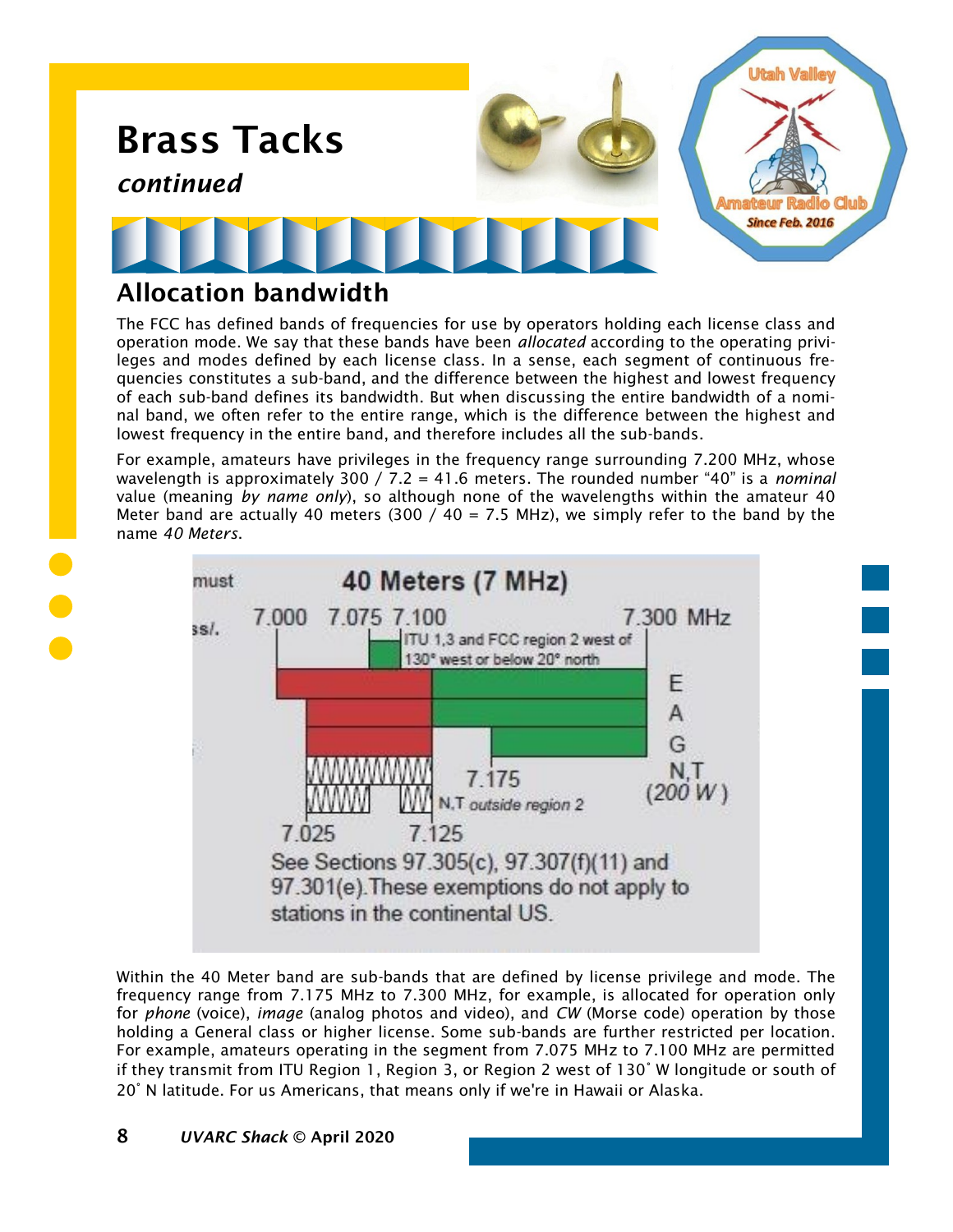

#### Transceiver bandwidth

It probably goes without saying, that you should acquire a transceiver that's capable of both receiving and transmitting your desired bands. Many hams purchase an "HF" rig that can transmit not only HF signals, but 6 Meters as well. Some go as far as purchasing what's known as a *shack-in-a-box*, or a transceiver that can transmit at least HF, 6 Meters, 2 Meters, and 70 cm signals.

Another bandwidth concern to consider when purchasing an HF transceiver is *coverage*. Most modern rigs support what's known as *general coverage*, meaning it can receive all the frequencies in the HF band, whether they're amateur or not, something that's important to SWLers (shortwave listeners). So, one more thing to watch for, if general coverage is important to you.

## Amplifier bandwidth

Like any other amateur equipment, amplifiers operate most effectively within a specific frequency range. Typically, HF amplifiers support the entire 1.8 MHz to 30.0 MHz spectrum, but some do not support operation under 3.5 MHz, so close attention to their specifications is advised, as it is for any piece of amateur hardware.

## Audio bandwidth

Those of us who enjoy high-fidelity sound understand the human limitation of hearing between 20 Hz and 20 kHz. However, in an effort to conserve spectrum space, our amateur radio equipment that captures, modulates, transmits, receives, and demodulates audio uses much less than that to effectively perform communication. In fact, the typical audio range of most amateur equipment is designed to cover little more than 300 Hz to 3000 Hz, with perhaps the microphone often being the component of largest bandwidth.

Most repeaters require a (CTCSS) tone from your radio, to activate its re-transmit function. This tone is a simple sine wave between 67 Hz and 255 Hz, and is called a *sub-audible* tone, even though it's within the human audio range, because it (along with any signal below 300 Hz) is filtered out in the receiver during demodulation, sparing the listener from hearing it.

### Instrumentation bandwidth

When considering the purchase or use of equipment, bandwidth must often be taken into account, especially to determine whether your tool will support the frequency range required. For example I purchased a RigExpert AA-170 antenna analyzer to aid in my DIY (do-it-yourself) adventures, because I felt it provided the greatest benefit for my investment. The analyzer supports all HF bands, 6 Meters, and 2 Meters, but not 1.25 Meters (220 MHz), so when I needed to build a match for a 220 MHz antenna, I had no way of testing it until I could borrow somebody else's analyzer.

Other test instruments, for which frequency and bandwidth support are important, include a watt (power) meter, SWR meter, VNA (vector network analyzer), logic probe, spectrum analyzer, and maybe even an oscilloscope. More than once I've known hams who have purchased an inexpensive watt meter, only to find later that their instruments don't support the frequency range they actually needed.

9 *UVARC Shack* © April 2020